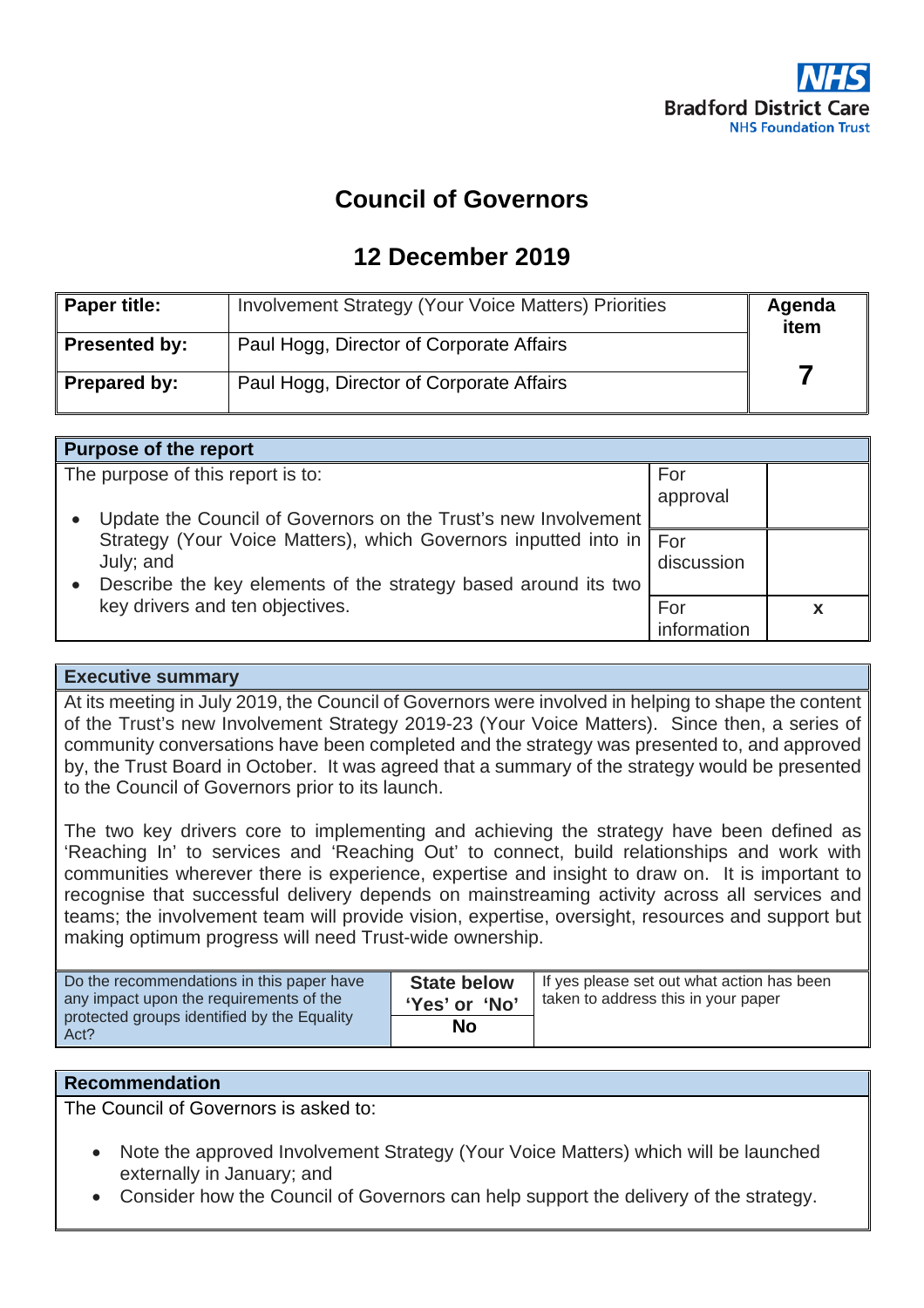| <b>Strategic vision</b>                                                  |                                              |                                                                      |                                                                |                                   |
|--------------------------------------------------------------------------|----------------------------------------------|----------------------------------------------------------------------|----------------------------------------------------------------|-----------------------------------|
|                                                                          | Please mark those that apply with an X       |                                                                      |                                                                |                                   |
| <b>Providing</b><br>excellent quality<br>services and<br>seamless access | <b>Creating the</b><br>best place to<br>work | <b>Supporting</b><br>people to live<br>to their fullest<br>potential | <b>Financial</b><br>sustainability<br>growth and<br>innovation | <b>Governance and</b><br>well-led |
| x                                                                        |                                              | х                                                                    |                                                                |                                   |

| <b>Care Quality Commission domains</b> |                  |                   |               |                 |
|----------------------------------------|------------------|-------------------|---------------|-----------------|
| Please mark those that apply with an X |                  |                   |               |                 |
| <b>Safe</b>                            | <b>Effective</b> | <b>Responsive</b> | <b>Caring</b> | <b>Well Led</b> |
|                                        |                  |                   |               |                 |

| <b>Relationship to the Board</b><br><b>Assurance Framework</b><br>(BAF) | The Involvement Strategy is a key element of assurance for<br>BAF Risk 4.2. (If we do not provide a positive service<br>user/carer experience, then we may not support recovery,<br>enable wellbeing or respond to commissioners' requirements.) |
|-------------------------------------------------------------------------|--------------------------------------------------------------------------------------------------------------------------------------------------------------------------------------------------------------------------------------------------|
| <b>Links to the Corporate Risk</b><br><b>Register (CRR)</b>             | N/A                                                                                                                                                                                                                                              |
| <b>Compliance and regulatory</b><br><b>implications</b>                 | The following compliance and regulatory implications have<br>been identified as a result of the work outlined in this report:<br>Regulation 17: Good Governance                                                                                  |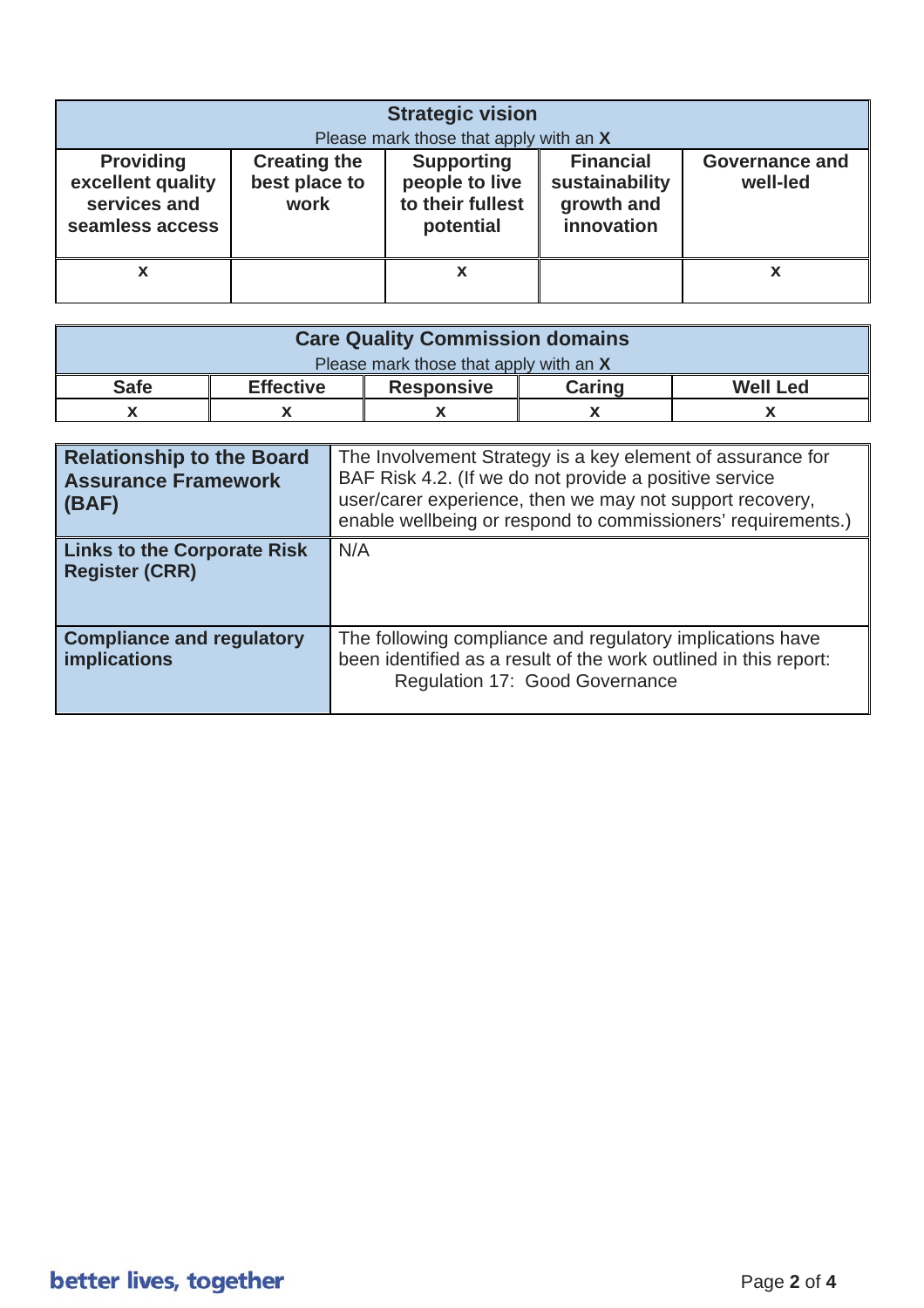# **Council of Governors Public Meeting**

## **12 December 2019**

### **Your Voice Matters priorities**

#### **1 Purpose**

At its meeting in July 2019, the Council of Governors were involved in helping to shape the content of the Trust's new Involvement Strategy 2019-23 (Your Voice Matters). Since then, a series of community conversations have been completed and the strategy was presented to, and approved by, the Trust Board in October. It was agreed that a summary of the strategy would be presented to the Council of Governors prior to its launch.

A comprehensive process of dialogue and discussion was shaped by the Trust Wide Involvement Group and delivered by the Patient Experience and Involvement team reaching out across a range of communities, working with several key partners to give opportunities for patents, service users, carers, the wider public, community organisations, staff, Governors and Board members to contribute. This produced a considerable body of ideas, comments and feedback to help develop the strategy.

The new Involvement Strategy is predicated on two drivers that will be core to developing existing relationships and recruiting new Involvement Partners and can be defined as 'Reaching In' and 'Reaching Out', as described below:

- **'Reaching in':** the development of patient and service user involvement by reaching into services to support opportunities that enhance recovery and wellbeing, maximising ways for the voice and experience of people who use our services to be heard and have impact; and
- **'Reaching out':** to increase awareness of the Trust's services and opportunities for involvement through reaching out to connect with communities, building relationships with existing and new partners, organisations, groups and individuals, and drawing on their experience, expertise and insights**.**

### **Strategic Objectives**

Based on the analysis of all the feedback from the consultation process, sense-checked with members at the Annual Members Meeting in September, the strategy has been structured along ten strategic objectives as listed below.

The strategy will seek to:

- **1.** Invest in people already involved with the Trust in a variety of ways as our valued partners, co-designing learning, tools, resources and support so that they feel confident and equipped and able to work as partners, have influence and impact.
- **2.** Develop the Trust Wide Involvement Group membership, role and functions, strengthening the link to Trust governance, introducing satellite co-production groups to address specific areas of work and interest.